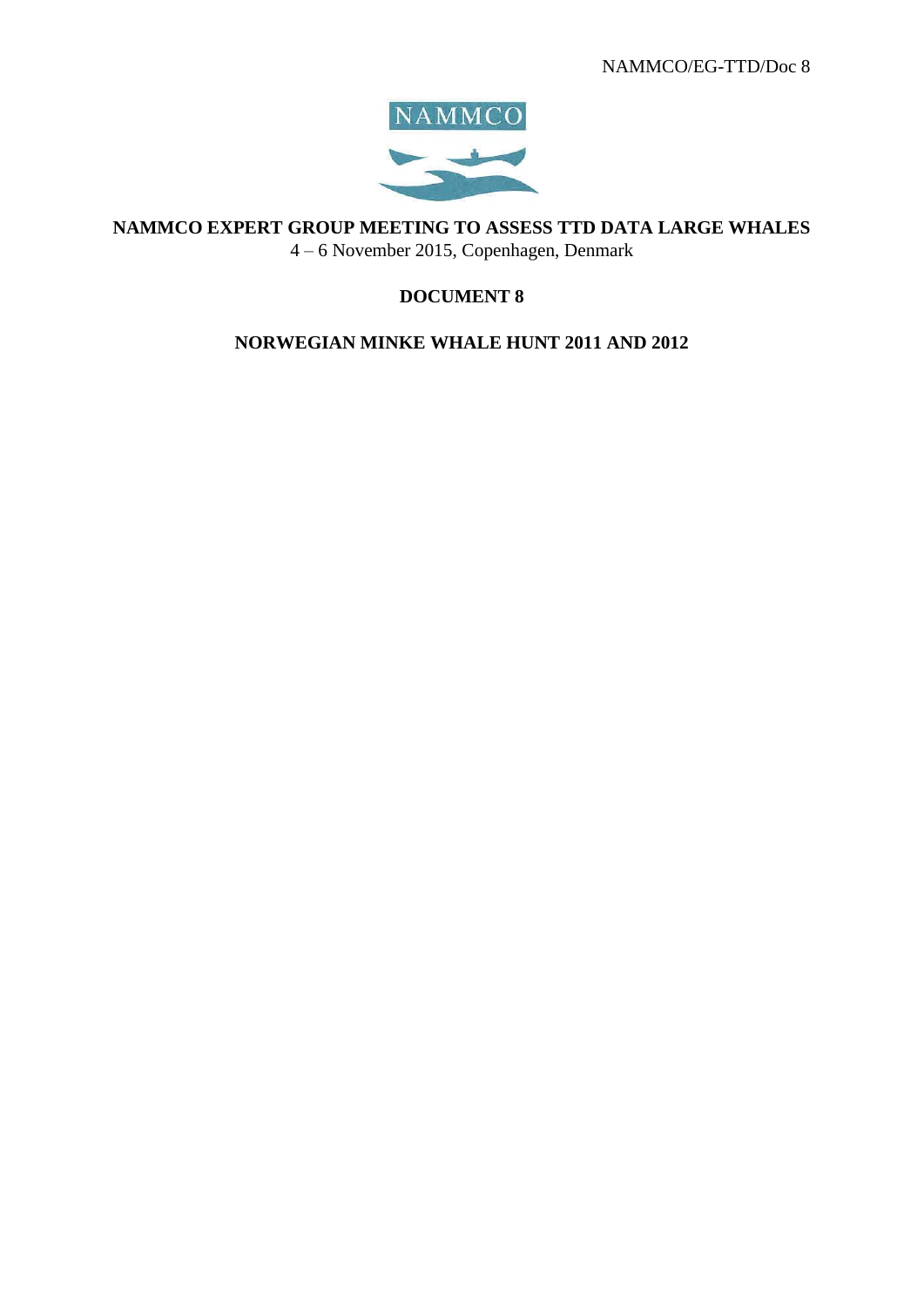## **The Norwegian minke whale hunt 2011 and 2012**

**Studies on killing efficiency in the hunt Report to the Directorate of Fisheries in Norway, October 2015**

> **By Dr. Egil Ole Øen Wildlife Management Service-Sweden egiloeen@online.no**

#### **Background and brief summary of results**

Time to death (TTD), Survival time (ST) and Instantaneous death rate (IDR) are terms known to describe how fast hunted whales die and has been used as a tool to measure and quantify the killing efficiency and state of art of killing methods and practices in the Norwegian whaling operations since the beginning of 1980ies (Øen EO, 1995a). Sampling and analysis of TTD data in a standardised manner give possibilities for direct comparisons of killing efficiency between different hunts and also the hunting methods and hunting gears used in the hunts. It has successfully been used in Norway to measure the impact of new developments in the minke whale hunt, modifications of hunting gears, new hunting practices, obligatory training of hunters etc.

The NAMMCO Expert Group Meeting in 2010 to assess TTD data and results from whale hunts (NAMMCO 2010) recommended new sampling of TTD data from the Norwegian minke whale hunt (*Balaenoptera acutorostrata*) where the last data sampling had been carried out in 2000-2003. The Group recommended that TTD data should be collected and analysed with covariates (animal size, shooting distance and angle of harpoon cannon shot, hit region and detonation area) like it had been done from 1981-2002 (Øen EO, 1995, 2003, 2006) in order to check the current status of the hunt.

To follow up these recommendations the Directorate of Fisheries in Norway engaged the author of this report to organize sampling and processing of data and to organise the analysis of the new data in compliance with the NAMMCO recommendations. The data sampling took place during the two hunting seasons of 2011 and 2012. The statistical analyse of the data was carried out by Professor Lars Walløe.

TTD data were collected for 271 minke whales caught by 14 vessels, 180 whales in 2011 and 91 in 2012. The number of instantaneous dead whales of the 271 whales was 222 (82 %). The average TTD of all whales was 1min. The median TTD for the 49 whales not registered instantly dead was 6 min. No whales were lost alive.

#### **Current Norwegian whaling practice**

#### Weapons and equipment

Norwegian fishermen are hunting minke whales from small (50 feet) or medium sized (60-120 feet) fishing boats that are rigged for whaling in the spring and summer season. The weapons are 50 mm and 60 mm harpoon guns (Fig. 1) and back-up rifles calibres .375 and .458 using full metal jacket, round nosed bullets. The harpoon is equipped with a penthrite grenade (Whale grenade-99) developed in Norway in 1997-1999 (Øen EO, 2003, 2006) (Fig. 1). The grenade is loaded with 30g pressed penthrite as explosive. A triggering device, a twin hook connected to the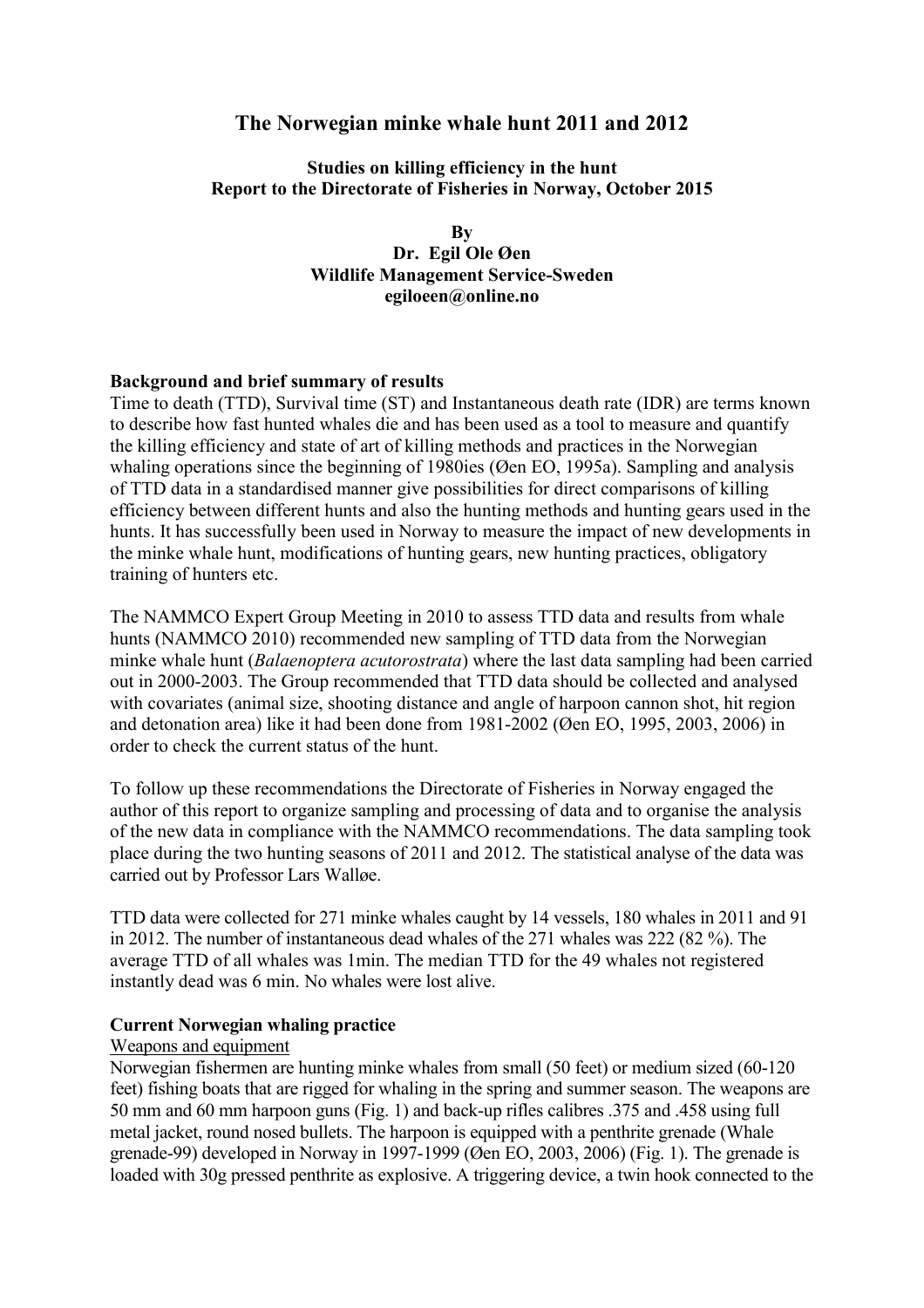firing pin in the grenade with a strong synthetic cord, triggers the detonation when the harpoon has travelled about 65-70 cm inside the whale body (Fig. 2). The harpoon line, the fore-runner, made of synthetic materials runs through a spring system to a winch used to haul the whale in to the boat immediately after it has been shot.

#### The hunt

The vessels usually search for whales in slow speed (4-6 knots/h). Minke whales are often coming up to the vessel and are often shot from a relative short range (< 30m). No sonar or similar instruments are used during the hunt as such instruments are regarded to scare off the whales.

It is recommended to fire the grenade at the whale from a side position (45°-135° - relative to the animal's long axis) and aim at the thorax (chest). A minke whale, which is hit deadly as it rises to the surface to blow normally rolls on to its back, and floats for a short time before sinking. If it is deadly hit at diving, it usually passively pulls out some line before it sinks. If the whale does not loose consciousness and die rapidly, it might in some cases regain consciousness, straighten its position in the water and starts swimming after some time. Therefore, if the whale does not turn over on its back or stops pulling out the line, it shall be hauled to the boat as fast as possible to be re-shot with rifle. Many hunters pull the whale in immediately after it is shot and fire a bullet into the whale's brain as matter of routines. The rifle is usually fired at close range and when the whale's head is over water. The shot is directed to the brain.

When the whale is lying at the boat side, a wire or rope is put around its tail before it is hauled on to the boat across the deck through an open gate in the gunwale and butchered (flensed) on deck. The meat and blubber is put on grates on the deck and cooled before being stored on ice in the hull until it is brought to on land processing plants.

#### **Training of gunners and monitoring of the hunt**

From 1984 on all gunners and licence holders have been obliged to attend obligatory training courses arranged by the Directorate of Fisheries where the main topics have been animal welfare, safety for hunters, grenade function and safe and arming systems, maintenance of weapons, correct handling of weapons, vital aiming points at the whales and shooting directions etc. In addition each gunner is required to pass an annual obligatory shooting test with the rifle and harpoon gun. Prior to the hunt the boats and hunting gears are controlled and approved for hunting by governmental inspectors from the Norwegian Directorate of Fisheries and the Norwegian Food Safety Authority. From 2006 on the hunt is monitored at-sea by an electronic trip recorder, "Blue Box" (Øen EO, 2005), and in random checks at sea and in harbours by authorised personnel from the Norwegian Directorate of Fisheries.

In 2014 all skippers received the "NAMMCO Instruction manual for the maintenance and use of weaponry and equipment deployed in hunting of baleen whales in NAMMCO member countries"(NAMMCO, 2014).

## **Research programs in Norway to improve killing efficiency in whaling 1981-2005**

From 1981 to 2005 several research programs and studies to assess and improve the hunting and killing methods for minke whales have been conducted in Norway.

*1981- 86 Research program I***:** Project manager EO Øen.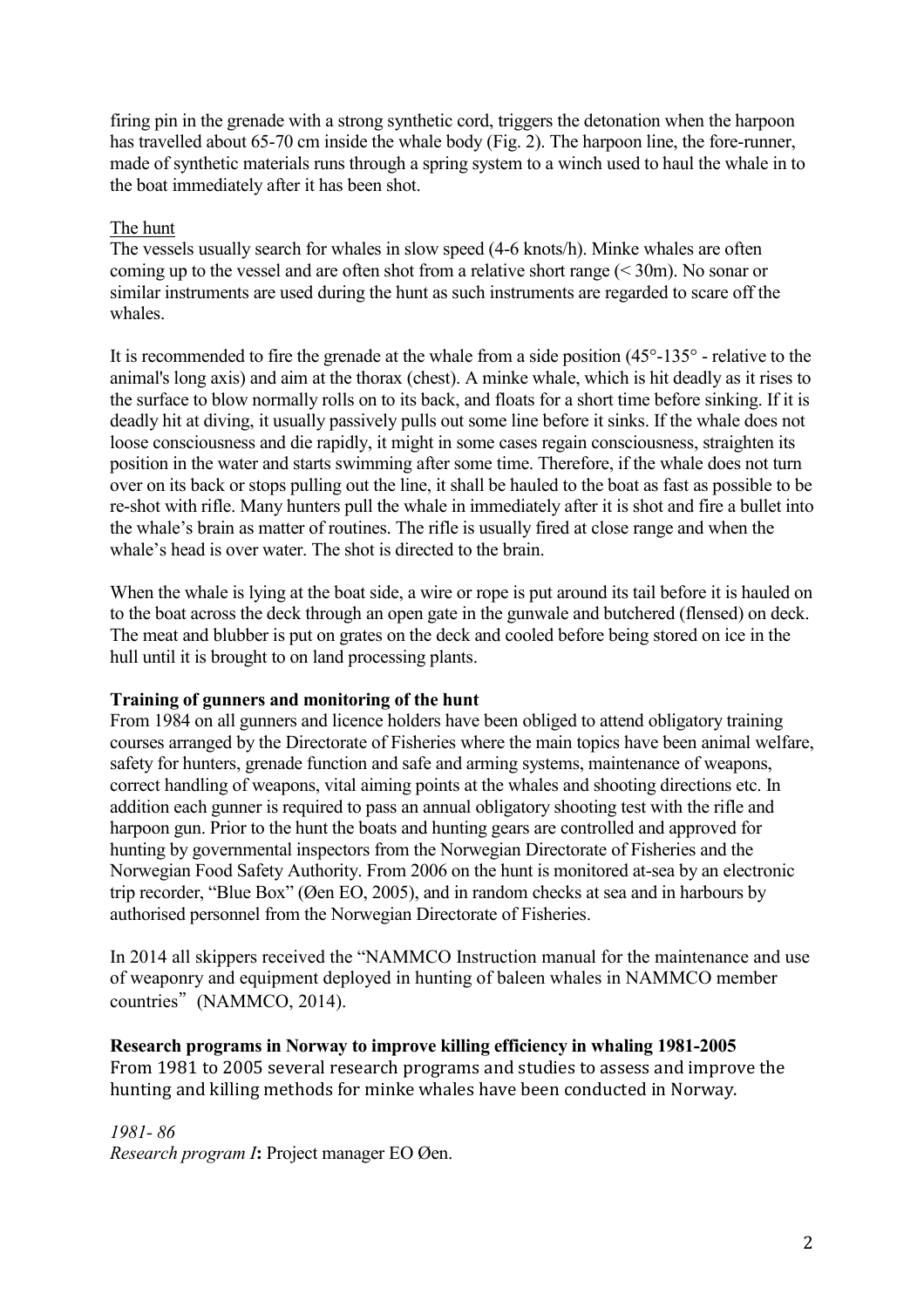Development of improved killing methods in the Norwegian minke whaling, improvements of weapons and hunting methods and training of hunters.

This study was a five years research program, which aimed first of all to find alternatives to the "cold" harpoon (harpoon without explosives) that was used in the hunt. The scope of the program included collection of TTD data of "cold" harpoon hunt, the possible use of high velocity projectiles, high pressure gases, drugs and electric harpoons. Also the use of explosives and alternative design of harpoons had to be explored. And finally testing and adaptation of new weapons and equipment and the training of hunters had to be carried out before approval of new hunting methods. After several studies and field trials the work resulted in the development and implementation of a new harpoon grenade (Raufoss) with 22 g of penthrite fuse as explosive (Øen EO. 1995a, 1995b, 1995c).

*1992- 96.* 

*Research program II***:** Project manager EO Øen. Further developments of alternative hunting gears and hunting methods in Norwegian minke whaling

This study that started as a part of a Norwegian scientific whaling program that lasted until 1994, was extended to 1996. The studies included development of methods for *in situ* fixation of whale brains and histological examination of brain tissues, ballistics studies and further trials with harpoons, examination of rifle bullets and calibres for back-up rifles, harpoon gun sights and marksmanship contra shooting ranges, improvements of catching routines etc. These studies were fundamental and resulted in implementation of new regulations in the hunt.

#### *1996- 2004*

*Research program III***:** Project manager EO Øen.

Further developments of explosives and weapons in Norwegian minke whaling: Development and fields testing of a new and improved harpoon grenade for minke whales (Whale grenade-99).

In the 1990ies it was discovered a high rate of malfunction of the Raufoss harpoon grenade. It was first repaired. Later misfires were so frequent that it became an ethical problem together with a safety problem for the hunters. Other problems of safety nature occurred on the grenade, malfunctions that the manufacturer would not guarantee could be prevented in future productions. It was therefore decided to develop a new, safer and more reliable penthrite grenade for Norwegian minke whaling. The author of this report designed a new penthrite grenade and a project for development was set up. The project was partly funded by the Norwegian Research Council and carried out in cooperation with the Norwegian defence industry. The new grenade was tested in field trials for three seasons before governmental approval and prescribed obligatory in the Norwegian hunt from year 2000 on under the name of Whale-Grenade-99.

## *1998-2004*

*Research program IV***:** Project manager SK Knudsen and EO Øen Assessment of insensibility and death in hunted minke whales; study of trauma and its consequences caused by the currently used weapons in the Norwegian minke whale hunt

The major aims of the study were to investigate: (1) pathological lesions caused by penthrite grenade detonation in minke whales, with special emphasis on the central nervous system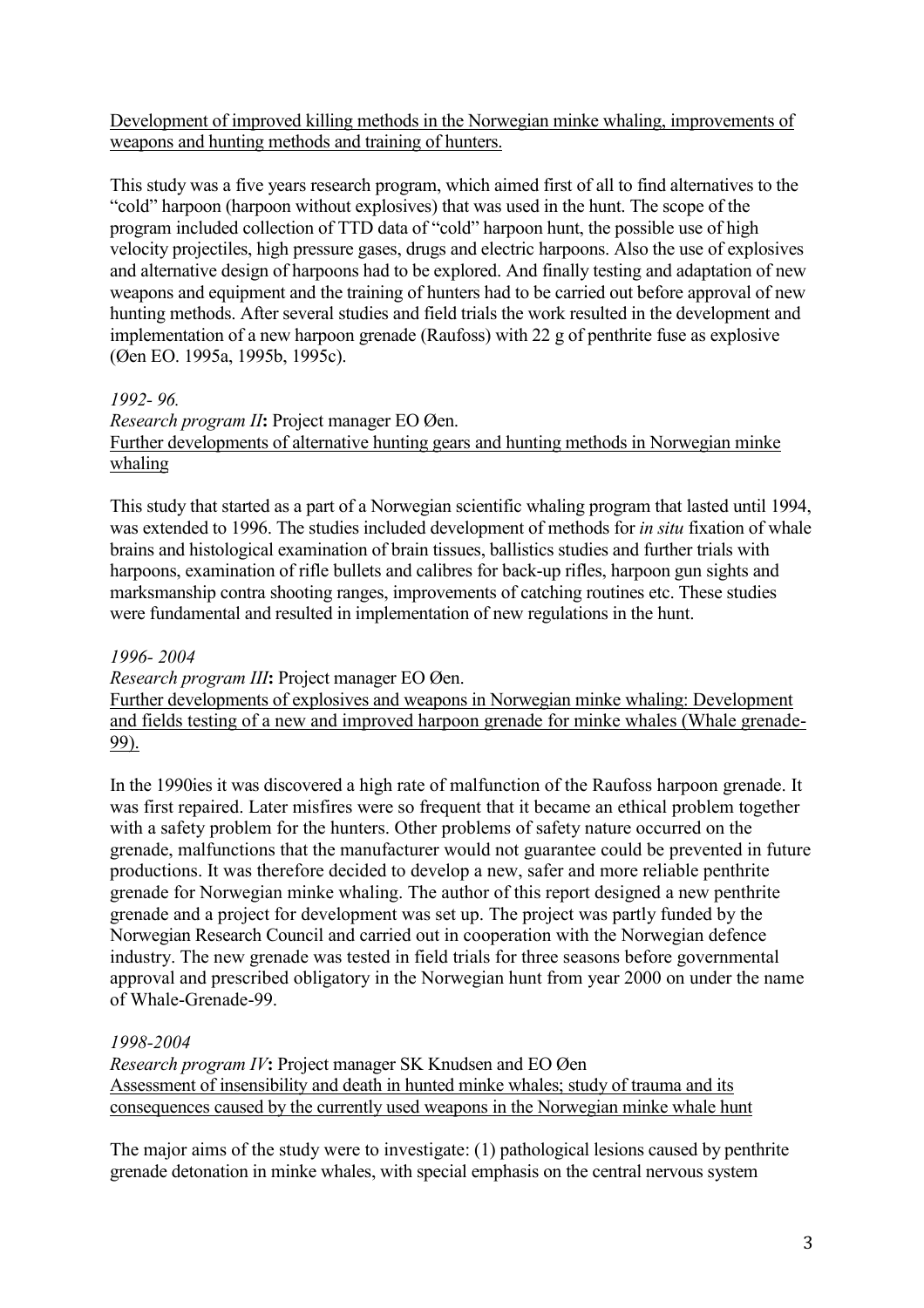(CNS); (2) reassure that the rifle ammunitions used in the Norwegian hunt were capable of penetrating the skull of minke whales and cause sufficient damage to the CNS to account for an instantaneous loss of sensibility; and (3) to find if the "IWC criteria" (IWC, 1980) were valid to determine time to death (TTD) in whales.

The results obtained from this study of minke whale brains fixed *in situ*, proved the fast deadly effect of penthrite grenades detonating in the whale body. It further confirmed that whales may show agonal reflex movements after they loose consciousness, an issue that had been under discussion for years in IWC. It also confirmed what Norway had claimed in IWC that the "IWCcriteria" were not fully adequate to determine exactly when a whale loose consciousness or die and when TTD are solely determined on the basis of these criteria, which in practice is immobility, a significant proportion of animals will be recorded as being sensible or alive when they most likely are unconscious or dead. It confirmed that if the IWC criteria are used in conjunction with a post mortem examination the estimated TTD will be closer to the real TTD for a majority of the whales. The method can be used to compare different hunting techniques and methods provided that competent personnel collect the data and the same protocol are used for the data collection and analysing. But, if the pathological examination does not include investigations of the brain, it is likely that the TTD of some animals still will be overestimated.

## *2001- 2005: Automated monitoring of minke whaling*. Project manager: EO Øen Development of automated electronic monitoring system to monitor the Norwegian minke whale hunt.

The traditional methods for monitoring the Norwegian minke whale hunt included logbook inspection and at-sea inspectors on every vessel. The system was useful in monitoring hunting regulations, but imposed unintentionally side effects on the execution of the hunt. Inspection time was limited to seven weeks and prevented the hunters from traditional opportunistic "fair weather" hunt and forced them to start the season when the inspectors were available. For the smallest vessels one of the crew had to stay at port to make room for the inspector during the season (Fig. 3).

An electronic tamper-proof automated computing system to independently monitor the whaling activities was developed and tested for several seasons before approved by Norwegian authorities. The system eased some of the unnecessary and unintended restrictions and be superior to the traditional monitoring system in many ways brought the hunt back to its traditional opportunistic "good weather" hunt and still secured that the harvest fit within longterm resource conservation targets and sustainable goals. It takes little space, it does not sleep, eat, and does not socialize with anyone. To day this system is obligatory on every whaling vessel and has for ten years proved to be a reliable and useful instrument for hunters and authorities.

## **SAMPLING OF TTD DATA AND RESULTS FROM THE 2011 AND 2012 SEASONS**

## Data sampling

The data sampling the two season was carried out by fisheries inspectors who were trained in data sampling in a two days course prior to the hunting seasons. The inspectors were not veterinarians or biologists like in earlier sampling seasons. Therefore, the instruction manual for data sampling and the data-sampling scheme were somewhat completed with information from the hunt. It was emphasised on the importance to get detailed information where the detonation took place and the gross damages of organs caused by the grenade detonation. In addition to TTD, the behaviour of the whale after being shot, data on whale length, estimated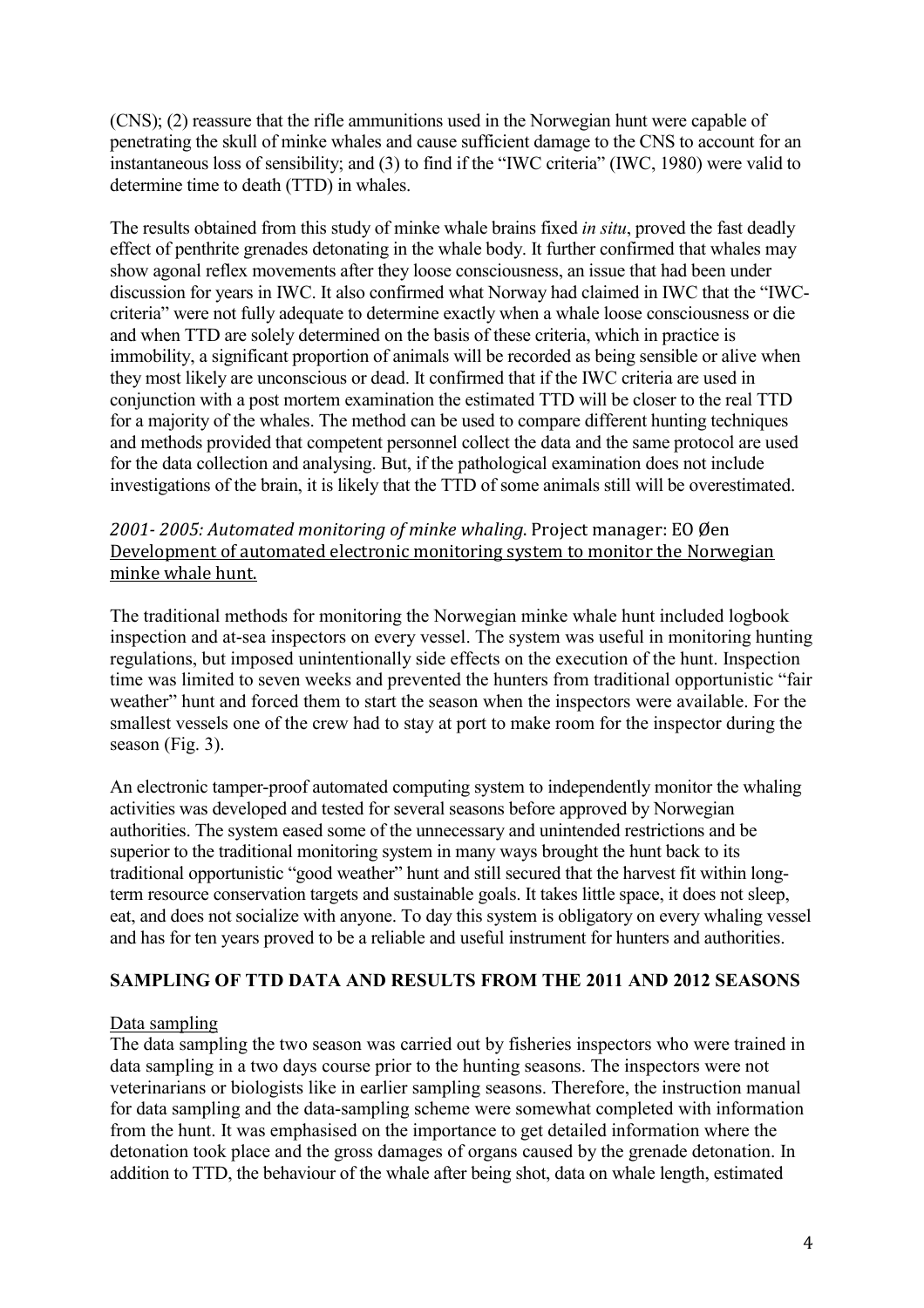range of shooting, the angle between the shot direction and the whale's long axis, the impact point on the whale, the detonation site, necropsy finds, grenade function and re-shootings should be recorded. The time from a strike to the animal's death was recorded by using stop-watch. Shooting range and angle of the shot relative to the animal's long axis were estimated without instrumental aid.

## Criteria of death

To decide TTD the "IWC criteria" were used (see above) (IWC/47/18; Knudsen SK, 2005).

#### Results

TTD data were collected for 271 minke whales caught by 14 vessels, 180 whales in 2011 and 91 in 2012. The whales were killed with 50 and 60 mm harpoon guns and Whale Grenade-99 with 30 g of pressed penthrite as explosive. Rifles calibre .375 and .458 with full metal jacketed, round nosed bullets were used as back-up weapons.

The results of the survival plot for the 271 minke whales are shown in Fig. 4. Instantaneous death was recorded for 222 whales (82 %) with an average TTD of 1min. The median TTD for the 49 whales not registered instantly dead was 6min. One whale that had only been wounded was reshot and died after 20-25 minutes. No whales were lost alive.

In Norway it is recommended to shoot the whales from a side position (45°-135° - relative to the animal's long axis) aiming at the chest. The shooting position/angel is registered for 254 (94%) of the 271 whales. Of these 62% were shot from the recommended side position (45°- 135° - relative to the animal's long axis), 22% in a narrower angel from behind (135°-180° relative to the animal's long axis), 16% were shot from the front or from behind (Fig. 5).

About 92% of the whales shot from the recommended side position (45°-135°) were registered instantly dead while only 70% of whales shot in the narrower angel either from front or behind positions ( $0^\circ$ - 45 $^\circ$  and 135 $^\circ$ -180 $^\circ$ ) died instantly. The results for the other 16% of whales shot from the front  $(0^{\circ})$  or from behind  $(180^{\circ})$  where about 63% (Fig.6)

The shooting distance varied from 20 to 60 meter. Whales shot from the shortest distance died some faster than whales shot from the longer distances. However, the differences were very small and not statistically significant.

No misfire of grenades due to technical errors was reported during the two seasons.

#### **Discussion and conclusions**

Instantaneous death was recorded for 82% of the 271 whales with an average TTD of 1min. This is the highest IDR and the lowest average TTD ever recorded in the Norwegian minke whale hunt. In 1983 when cold harpoon was used the IDR and average TTD registered were 17% and 11min, respectively (Øen 1995c). When the first penthrite grenade was implemented in the hunt the recorded IDR and TTD values were 45% and 6.5 min, respectively (Øen 1995b) and when the new penthrite grenade, Whale Grenade-99, was implemented in the hunt, the recorded IDR reached 80% and the average TTD value was reduced to 2 min (Øen EO, 2003, 2006).

Detonation in the thoracic cavity, detonation near the spinal column in he thoracic part of the body and at the neck and brain results in 100% instant death (Øen 2003, 2006). The detonation of penthrite causes massive bleedings, damages and injuries to vital organs like heart, lungs, major blood vessels and central nervous system (CNS). Studies of minke whale brains from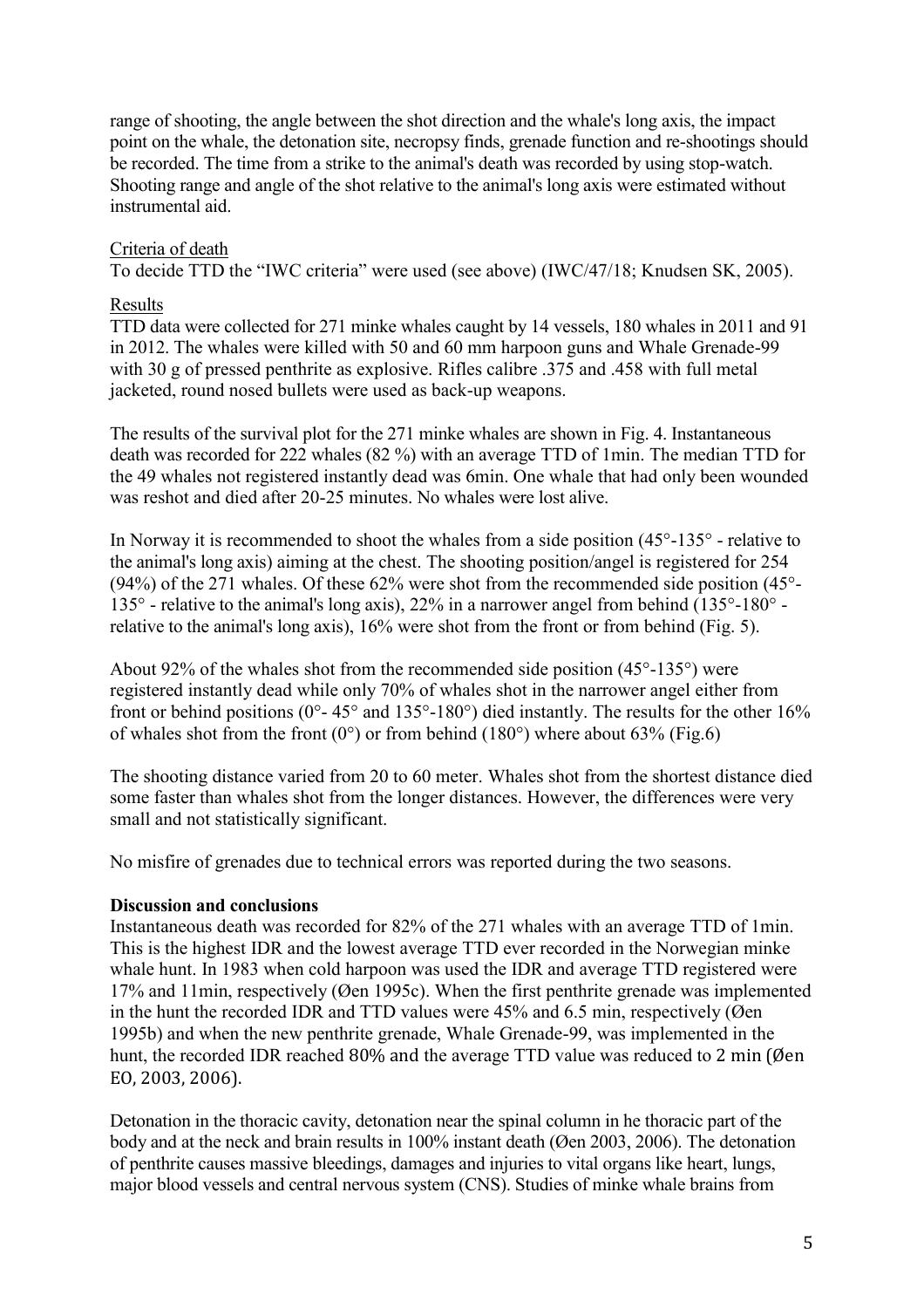whales killed with penthrite grenades (Knudsen and Øen, 2003) show that the detonation in thorax and neighbouring regions like the rostral part of abdomen creates fatal haemorrhages (bleedings) as far away from the detonation site as in the spinal column and the basis and cortex of the brain. This effect is in all probability caused by the extremely high, undulating pressure/shock waves that spread out through the body and to the brain through natural openings like the spinal column, large vessels and brain nerves openings in the skull.

The angle of the shot relative to the animal's long axis has a significant influence on TTD and IDR. Grenades that are directed at the thorax from the recommended side position of about 45°-135° relative to the animals long axis resulted in 92% instant kills while shots directed in narrower angels from front or from behind resulted in only 70%, instant kills. The results for shots directed parallel to the body were as expected, lower (63%).

The results from this study are concurrent with earlier studies (Øen 1995a, 1995b; Knudsen and Øen 2003; Øen 2006). Shots from a narrow angel to the body of a moving target will significantly increase the risk of hits and detonation outside vital areas. The risk of stray shots and wounding without killing the animal is considerable. This type of shooting seems to be the main reason for the longer survival times. It is well known also from hunting of terrestrial large games that firing the first rifle shot from the front with some exceptions should be avoided. Firing from back should never be permitted except for the felling of wounded animals (Øen 1995a).

To day malfunction or misfire of the Norwegian penthrite grenade is very unusual much due to continuous modification of components that have showed weaknesses and a close surveillance and quality control of the production. However, if the harpoon does not penetrate deep enough (65-70 cm) to trigger the detonation the grenade will not be set off. The high quality of the grenade together with the introduction and use of the NAMMCO handbook "NAMMCO Instruction manual for the maintenance and use of weaponry and equipment deployed in hunting of baleen whales in NAMMCO member countries" should make a potential for further improvements of IDR and TTD if all gunners show a bit more patience and wait until the animal is in the recommended side position before the gun is fired.

## **References**

IWC: 1980. International Whaling Commission. Report of The Workshop on Humane Killing Techniques for Whales, Cambridge.

Knudsen SK and EO Øen. 2003. Blast-induced neurotrauma in whales. Neuroscience Research ,46, 377-386.

Knudsen SK, 2004. Assessment of insensibility and death in hunted whales. A study of trauma and its consequences caused by the currently used weapons and ammunition in the Norwegian hunt for minke whales, with special emphasis on the central nervous syste. Thesis for the degree of Doctor Medicinae Veterinariae, The Norwegian School of Veterinary Science, Department of Arctic Veterinary Medicin, Tromsø, Norway.

Knudsen SK, 2005. A review of the criteria used to assess insensibility and death in hunted whales compared to other species. The Veterinary Journal  $169$  (2005)  $42 - 59$ .

North Atlantic Marine Mammal Commission. 2010. Report of the NAMMCO Expert Group Meeting on Assessment of Whale Killing Methods.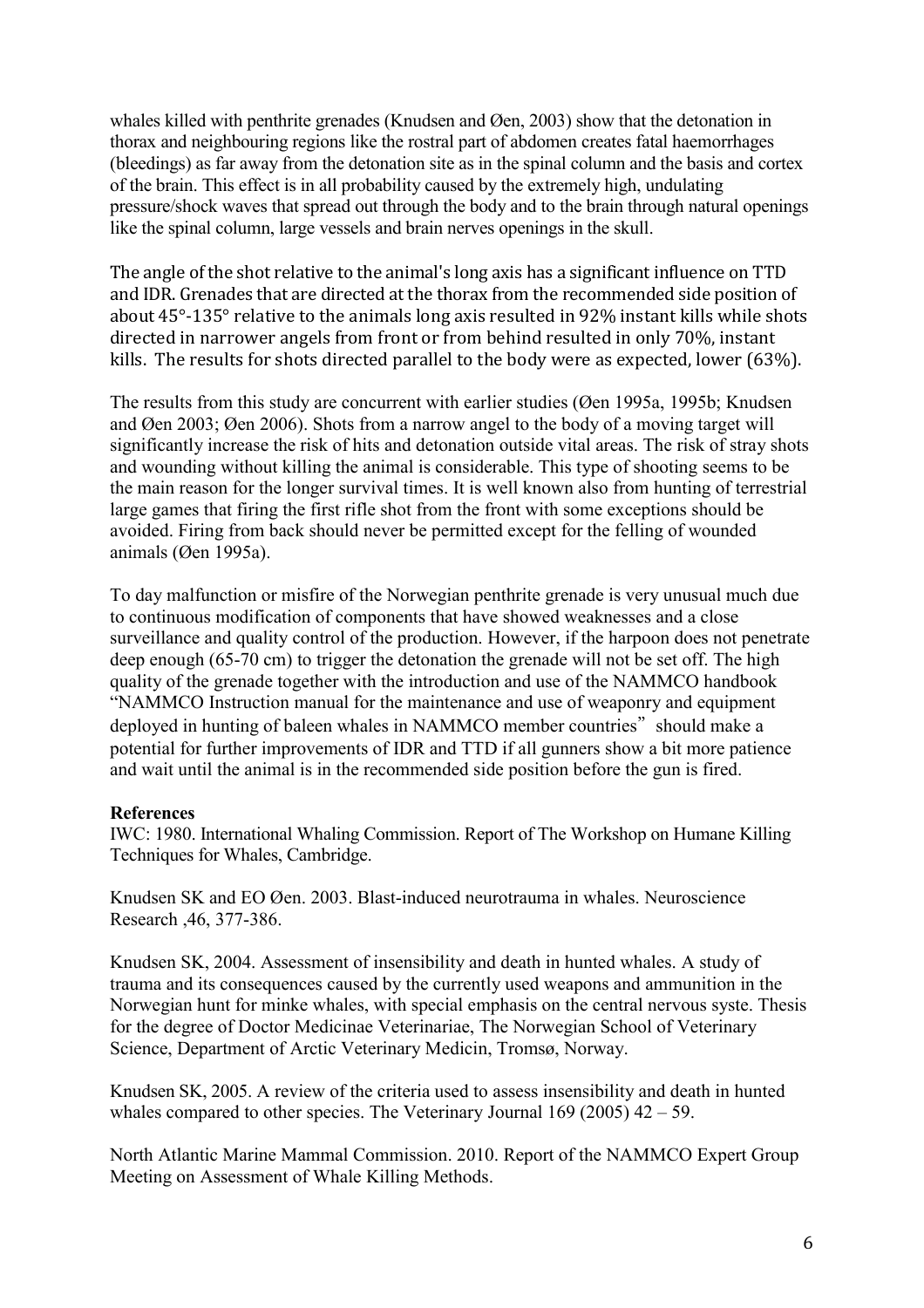North Atlantic Marine Mammal Commission. 2014. Instruction manual for the maintenance and use of weaponry and equipment deployed in hunting of baleen whales in NAMMCO member countries.

Øen EO. 1995a. Killing methods for minke and bowhead whales. Dissertation presented for the degree of Doctor Medicinae Veterinariae. Norwegian College of Veterinary Medicine, Oslo, Norway. Also: IWC report IWC/47/WK8.

Øen EO. 1995b. A Norwegian penthrite grenade for minke whales: Hunting trials with prototypes of penthrite grenades in 1984, 1985 and 1986 and results from the hunt in 1984, 1985 and 1986. Acta vet. scand., 36, 111-121.

Øen EO. 1995c. Description and analysis of the use of cold harpoons in the Norwegian minke whale hunt in the 1981, 1982 and 1983 hunting seasons. Acta vet. scand. 3*6*, 103- 110.

Øen EO. 2003. Improvements in hunting and killing methods for minke whales in Norway 1981 – 2003. Rep. Int. Whal. Commn. IWC/55/WK 17.

Øen EO, 2005. Electronic Monitoring of Norwegian Minke Whaling. Rep. Int. Whal. Commn., IWC/57/WK17.

Øen EO, 2006. Norwegian minke whaling. Research to improve hunting and killing methods for minke whales in Norway. Rep. Int. Whal. Commn., IWC/58/WKM&AWI 25.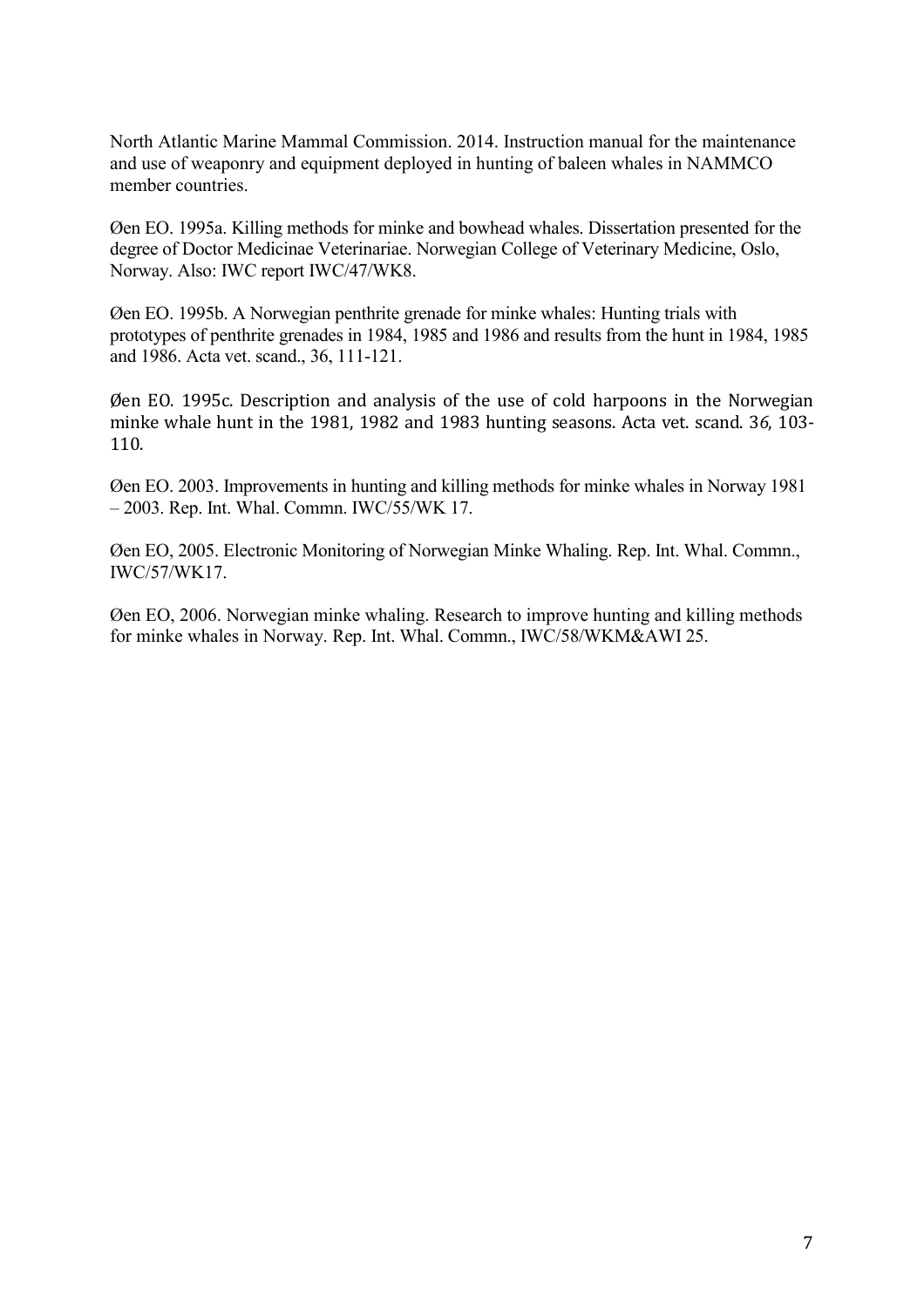

Fig. 1. 50 mm Kongsberg harpoon gun with harpoon and Whale Grenade- 99. Photo: Björgvin Gudmundsson



Fig. 2. Whale Grenade-99 (longitudinal section view). Safety and arming mechanism in secured position.



Fig. 3. The Blue Box (Control Box). The Automated Electronic Monitoring System for the minke whale hunt in Norway.